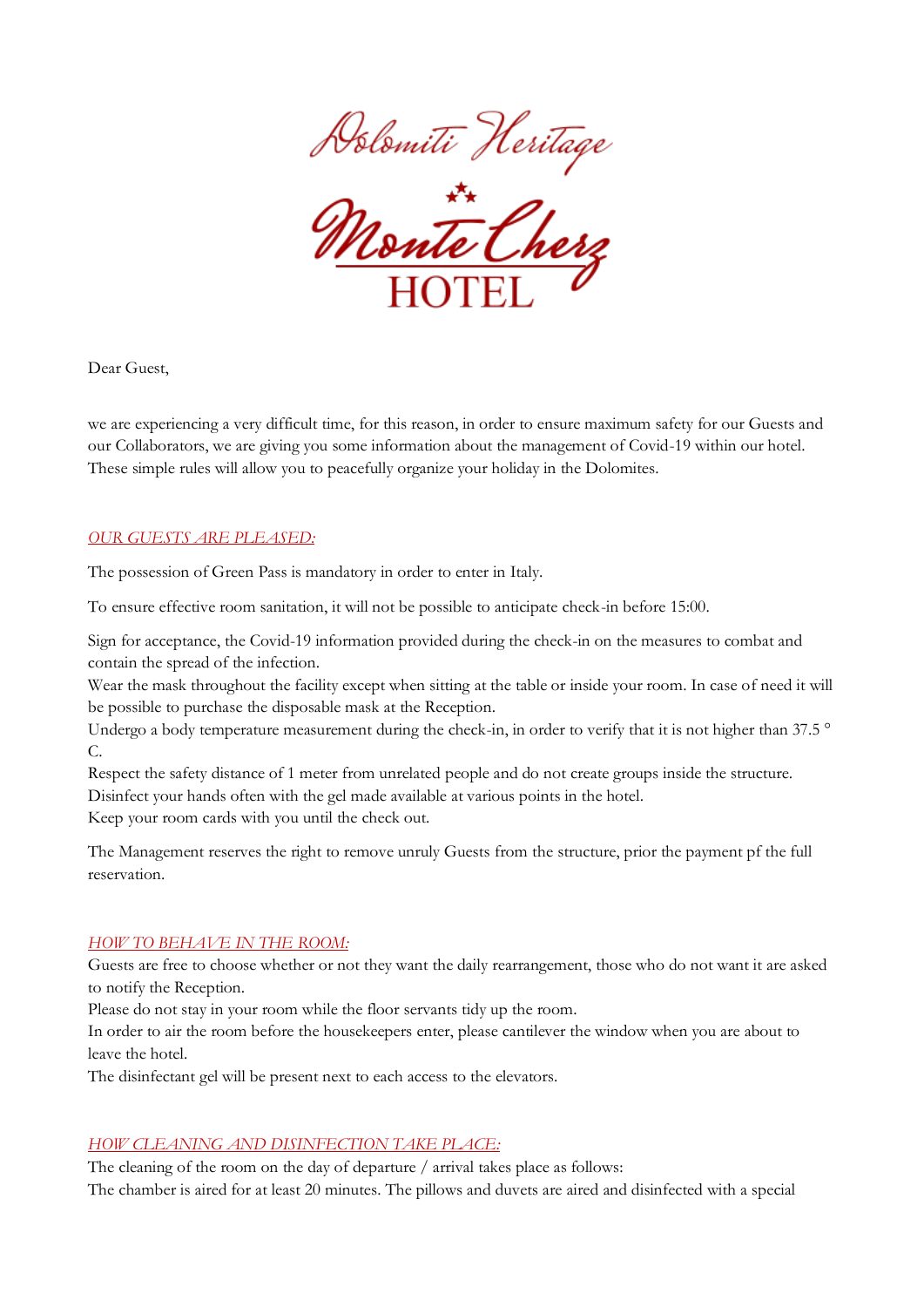



product "medical surgical device Reg. Min. Health n. 18644 ". The phases that involve cleaning the surfaces comply with the directives of the national health protocols: removal of the coarse elements of dirt, rinsing with water, application of the detergent, rinsing of the detergent with water, disinfection with alcohol or chlorinebased products. Curtains and sofas are disinfected with a special product "medical surgical device Reg. Min. Health n. 18644 ". The linen is washed in the washing machine at high temperatures with the use of a special disinfectant product "medical surgical device Reg. Min. Health n. 18644 ".

### *HOW THE MEALS ARE SERVED:*

We kindly ask our Guests to wait at the entrance of the restaurant respecting the distance from other guests until our assistance team will welcome you and personally accompany you to the table.

The rich sweet and savory buffet breakfast is served by a dedicated waiter. Self-service will therefore not be possible. The buffet will be equipped with protective barriers in Plexi Glass. Guests are requested to respect the safety distance while waiting their turn to be served.

Dinner is served, as usual, with the Italian service. The vegetable buffet is replaced by a fresh mixed salad at the table for each diner.

The tables are arranged in such a way as to ensure spacing.

Each room is equipped with a disinfectant gel and is ventilated frequently.

The kitchen will be disinfected frequently by a specially trained employee.

#### *WELLNESS CENTER*

Use of the Wellness Center is permitted upon possession of a valid green pass, acceptance of the regulations and upon reservation in order to guarantee the quota.

The Finnish Saunas only will be open as they reach temperatures above 80 ° C

The whirlpool will be usable as it contains chlorine, the parameters of which are daily checked and regulated according to the indications of national health protocols.

We inform our guests that there is an obligation to keep the distance of at least 1 meter from unrelated people, both in the common areas and in the Finnish sauna and whirlpool.

Inside the saunas it is possible to access only with related people. If not, please wait your turn. There is an obligation to wear a mask even inside the wellness area.

It is mandatory to take a hygienic shower in the room before entering the wellness.

It is forbidden to move the beds with respect to how they are positioned by the Hotel to ensure spacing. Those without one can find it on sale at the reception.

Guests are asked to disinfect their seats (beds and saunas) with the appropriate products made available in the COVID-19 stations within the Wellness Center.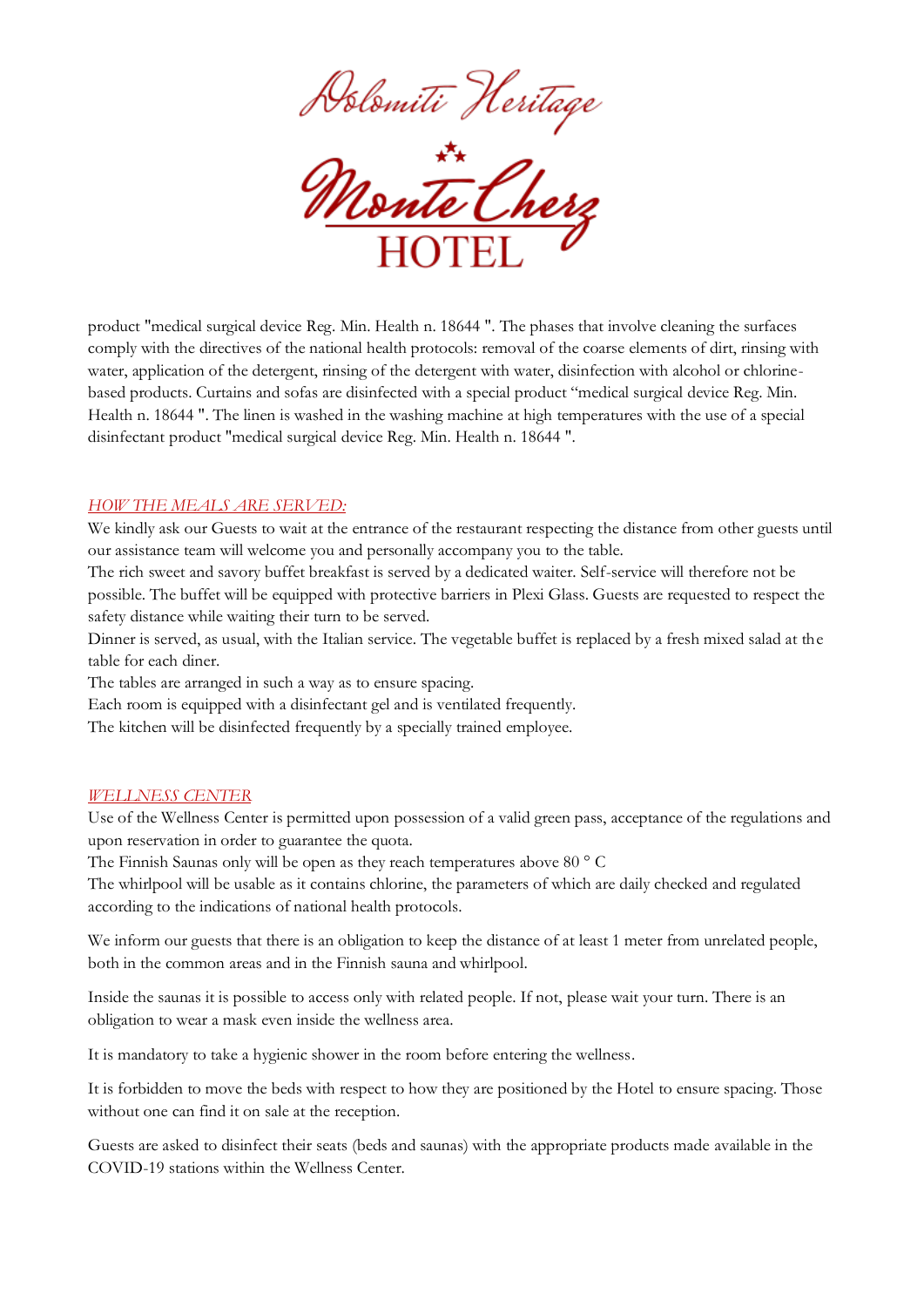



The beds will be positioned in order to respect the safety distance in the case of people not joined.

The disinfectant gel will be present in the room. The premises will be disinfected frequently.

All areas are under video surveillance. In addition to video surveillance, regular checks will be carried out by the company management to ensure the spacing and use of the mask.

In case of a decree that provides for the closure of the Wellness Centers, no discounts will be applied to the list prices.

## *DISINFECTION OF COMMON PREMISES*:

All common areas will be ventilated frequently depending on the turnout All common areas, including the lift, will be disinfected several times a day, paying particular attention to frequently touched objects such as: handles, buttons, supports, etc.

Room cards are disinfected at each guest change.

The curtains, the armchairs, the cushions, as well as all the surfaces and fabrics in the common areas are regularly disinfected several times a day with special products marked "medical and surgical unit Reg. Min. Health n. 18644 ".

## *THE COMPANY PROTOCOL FOR THE CONTAINMENT OF CONTAGION FROM COVID-19 VIRUS*

On 25.06.2020 the Committee for the application and verification of the rules of the regulatory protocol was established in the company, consisting of:

The competent company doctor: Dr. De Gregorio Gabriele

The Employer and RSPP: Delmonego Martino

The company also adheres to the Territorial Committee for the contrast and containment of the spread of the Covid-19 virus in the workplace, set up within the Provincial Joint Body, at the Provincial Bilateral Body. All employees are tested for fever on a daily basis, have been provided with the necessary PPE, have fulfilled the information and training obligations on workplace safety and HACCP required by law, and undergo regular medical examinations.

The members and assistants of the company members attended

in addition to the classic courses on: workplace safety, fire prevention, first aid and HACCP, too the specific COVID-19 course "Reference regulations and regulatory protocols to allow the opening of the tourism sector"

For those who want more detailed information, the protocol is accessible at the Hotel Reception.